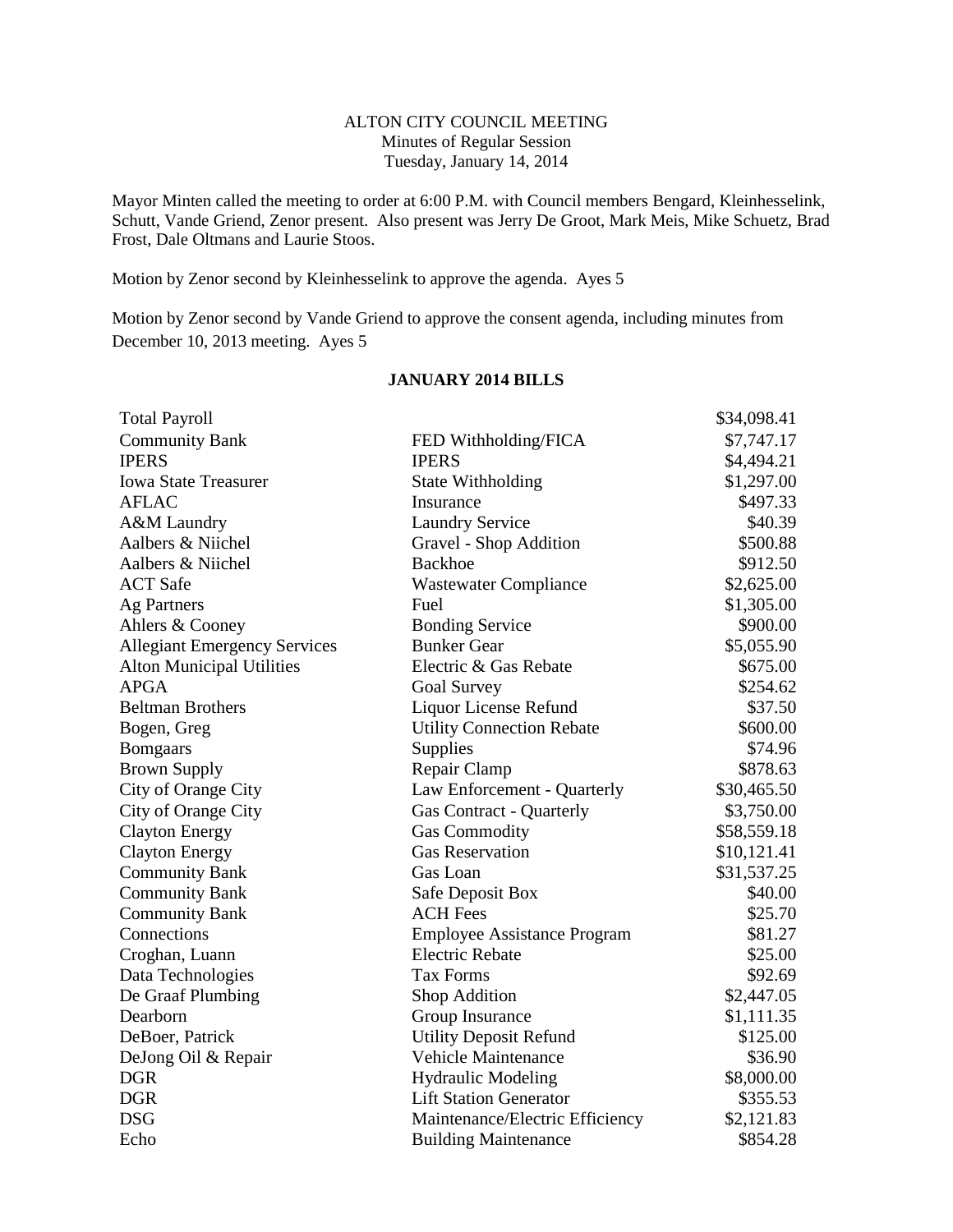| Electronic Engineering                 | <b>Equipment Repair</b>       | \$118.74    |
|----------------------------------------|-------------------------------|-------------|
| Fareway                                | Supplies                      | \$29.78     |
| Floyd Valley Hospital                  | <b>EMS</b> Training           | \$60.00     |
| Foreman Tire                           | <b>Vehicle Maintenance</b>    | \$143.50    |
| Glenn's Copier                         | <b>Office Supplies</b>        | \$654.05    |
| Hawke & Co                             | <b>Vehicle Maintenance</b>    | \$104.59    |
| <b>Hentges Plumbing</b>                | Shop Addition                 | \$4,244.22  |
| <b>Hentges Plumbing</b>                | <b>Building Maintenance</b>   | \$52.50     |
| <b>IMFOA</b>                           | <b>Annual Dues</b>            | \$40.00     |
| Iowa Firefighters Assoc.               | <b>Annual Dues</b>            | \$242.00    |
| Iowa Information                       | Advertising                   | \$55.00     |
| <b>Iowa Utilities Board</b>            | Gas & Electric Assessment     | \$217.21    |
| Keleher, Brandi                        | <b>Utility Deposit Refund</b> | \$175.00    |
| Ken's Automotive                       | <b>Vehicle Maintenance</b>    | \$869.78    |
| Klay, Veldhuizen, Bindner, De Jong     | Legal Fees                    | \$890.00    |
| Kriz-Davis                             | <b>Lighting Fixtures</b>      | \$439.00    |
| Lautzenhiser's Stationary              | City Seal                     | \$151.90    |
| <b>Mangold Environmental</b>           | Water/Wastewater Testing      | \$105.00    |
| Matheson                               | Oxygen                        | \$26.00     |
| <b>MBMECA</b>                          | <b>Electric Transmission</b>  | \$6,638.96  |
| Mid American                           | <b>Street Lights</b>          | \$79.49     |
| Mid Sioux                              | Project Share                 | \$20.00     |
| Mike's Welding                         | Maintenance                   | \$510.75    |
| Missouri River                         | Energy                        | \$66,910.97 |
| Mulder, Mike                           | <b>Gas Rebate</b>             | \$50.00     |
| <b>Municipal Utilities</b>             | <b>Utilities</b>              | \$2,141.40  |
| <b>NAPA</b>                            | <b>Vehicle Maintenance</b>    | \$300.09    |
| <b>Neal Chase</b>                      | Shop Addition                 | \$1,351.73  |
| <b>Neal Chase</b>                      | <b>Supplies</b>               | \$466.54    |
| Northwest Implement                    | <b>Vehicle Maintenance</b>    | \$76.66     |
| Noteboom Electric                      | Shop Addition                 | \$67.10     |
| Orange City Area Health System         | Paramedic Assist              | \$236.00    |
| <b>Orange City Municipal Utilities</b> | <b>Bulk Water</b>             | \$6,076.24  |
| <b>Orange City Sanitation</b>          | Garbage Hauling               | \$5,857.40  |
| <b>Outdoor Recreation Products</b>     | Park Equipment                | \$53,840.00 |
| Pizza Ranch                            | <b>Meeting Expense</b>        | \$42.98     |
| Pluim Publishing                       | Subscription                  | \$28.00     |
| Schubert, Svetlana                     | <b>Electric Rebate</b>        | \$770.00    |
| Schuster                               | Park Equipment Transport      | \$475.00    |
| Services Unlimited                     | <b>Lift Station Generator</b> | \$56,733.54 |
| Sioux County EMS Association           | <b>EMS</b> Training           | \$135.00    |
| Sioux County Sheriff                   | <b>Communications Center</b>  | \$7,689.00  |
| <b>Siouxland Press</b>                 | Subscription                  | \$16.00     |
| Spireworks                             | <b>Website Development</b>    | \$100.00    |
| <b>Treasurer State of Iowa</b>         | <b>Sales Tax</b>              | \$484.73    |
| Treasurer State of Iowa                | Sales Tax                     | \$3,829.00  |
| Tritech                                | <b>Rescue Billing</b>         | \$27.50     |
| UnityPoint                             | Dues                          | \$50.00     |
| <b>US Cellular</b>                     | <b>Cell Phones</b>            | \$226.62    |
| Van Es, Quintin                        | <b>Annual Zoning Fees</b>     | \$1,925.00  |
| <b>VISA</b>                            | Supplies, Postage             | \$187.75    |
|                                        |                               |             |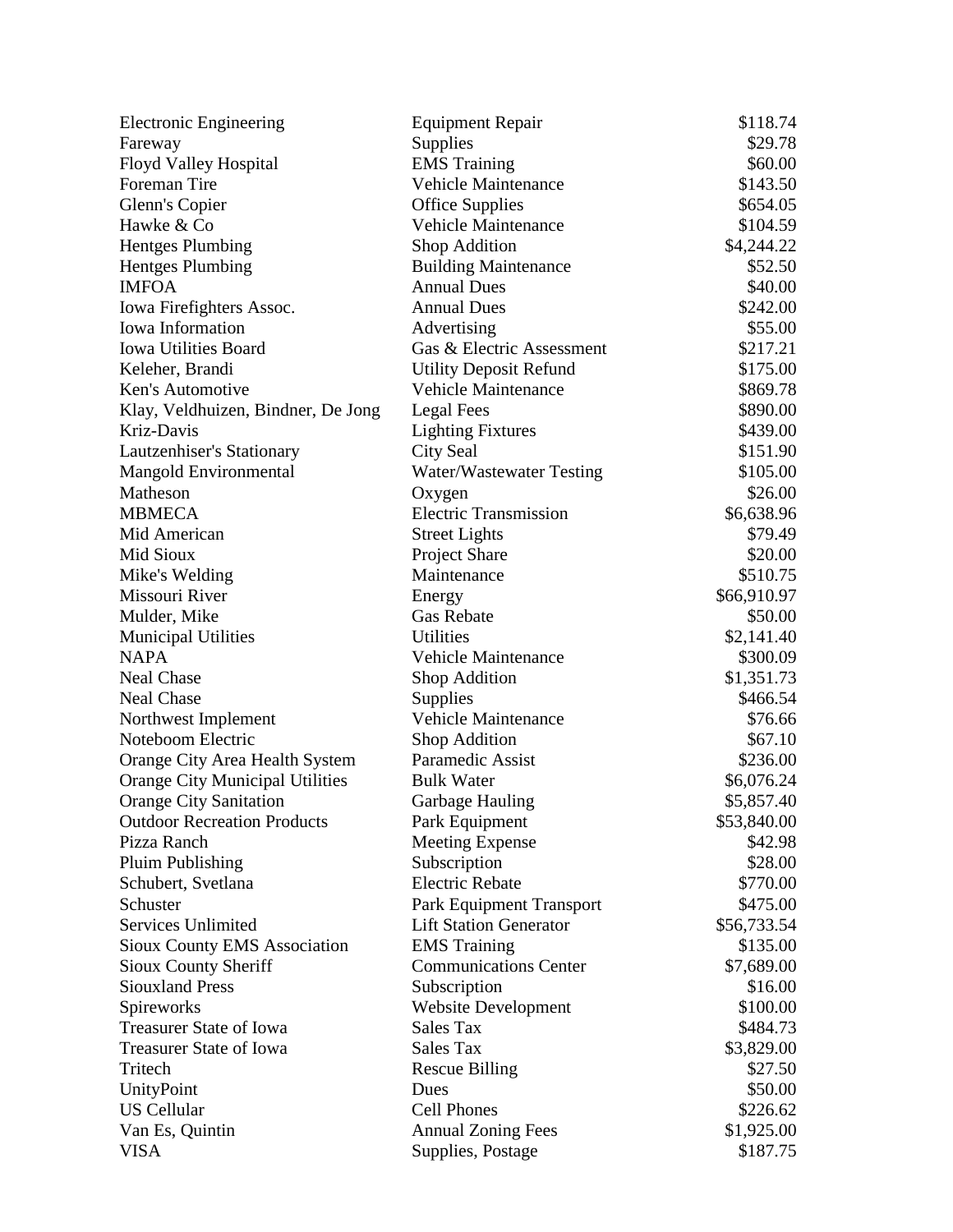| Wellmark           | Group Insurance                 | \$8,817.52   |
|--------------------|---------------------------------|--------------|
| Wesco              | Grounding Kits, Street Fixtures | \$2,222.09   |
| Westel             | Telephone/Fax                   | \$1,168.19   |
| Williams & Co.     | Audit                           | \$6,225.00   |
| <b>Grand Total</b> |                                 | \$442,103.25 |

**Sidewalk:** Jerry DeGroot and Mark Meis requested the Council make an exception to the sidewalk ordinance. Both parties have removed and did not replace existing sidewalk. DeGroot and Meis petitioned to the Council that their sidewalks did not lead anywhere since one of the adjoining properties has never had a sidewalk, they were not used, and there was a large drop off that would prohibit the sidewalk from becoming ADA compliant without excessive cost. Discussion was held.

Motion by Bengard and second by Schutt to approve the request to make an exception to the requirement of replacing sidewalks at 1213  $5<sup>th</sup>$  Ave and 1215  $5<sup>th</sup>$  Ave, based on impracticality and cost effectiveness. Ayes 5

## **Economic Development Commission:** Business Request Recommendation

Oltmans informed the Council of the Economic Development Commission's recommendation. The EDC does not feel the business meets the desired criteria for a business in the Industrial Park, and wanted to stay consistent with previous requests.

Motion by Vande Griend and second by Schutt to support the Economic Development Commission's recommendation. Ayes 5

## **2013 Amended Annual Urban Renewal Report:**

Oltmans presented the Council with the amended Annual Urban Renewal Report.

Motion by Bengard and second by Vande Griend to approve amended 2013 Annual Urban Renewal Report. Ayes 5

#### **Wastewater Treatment Permit Requirements –** Treatment Agreements

Mike Schuetz and Brad Frost from Darling International informed the Council they have a flow meter installed and have plans in place to decrease the amount of chloride in their wastewater discharge.

The Iowa Department of Transportation shop has been retested, and their current levels are acceptable, but will continue to be monitored. Discussion was held and Oltmans presented the Council with preliminary contracts between the City, Darling International and Alton Truck & Pet Wash.

Motion by Kleinhesselink and second by Zenor to approve the contracts between the City of Alton and Darling International and the City of Alton and Alton Truck & Pet Wash, and authorizing City Staff to sign contracts. Ayes 5

**Fire Protection:** Oltmans presented the new Township Fire Contracts using an updated formula based on the previous year's actual Fire Department expenses and vehicle purchase repayment. The Cities of Alton and Orange City have met with representatives of the townships to explain the new proposed rates.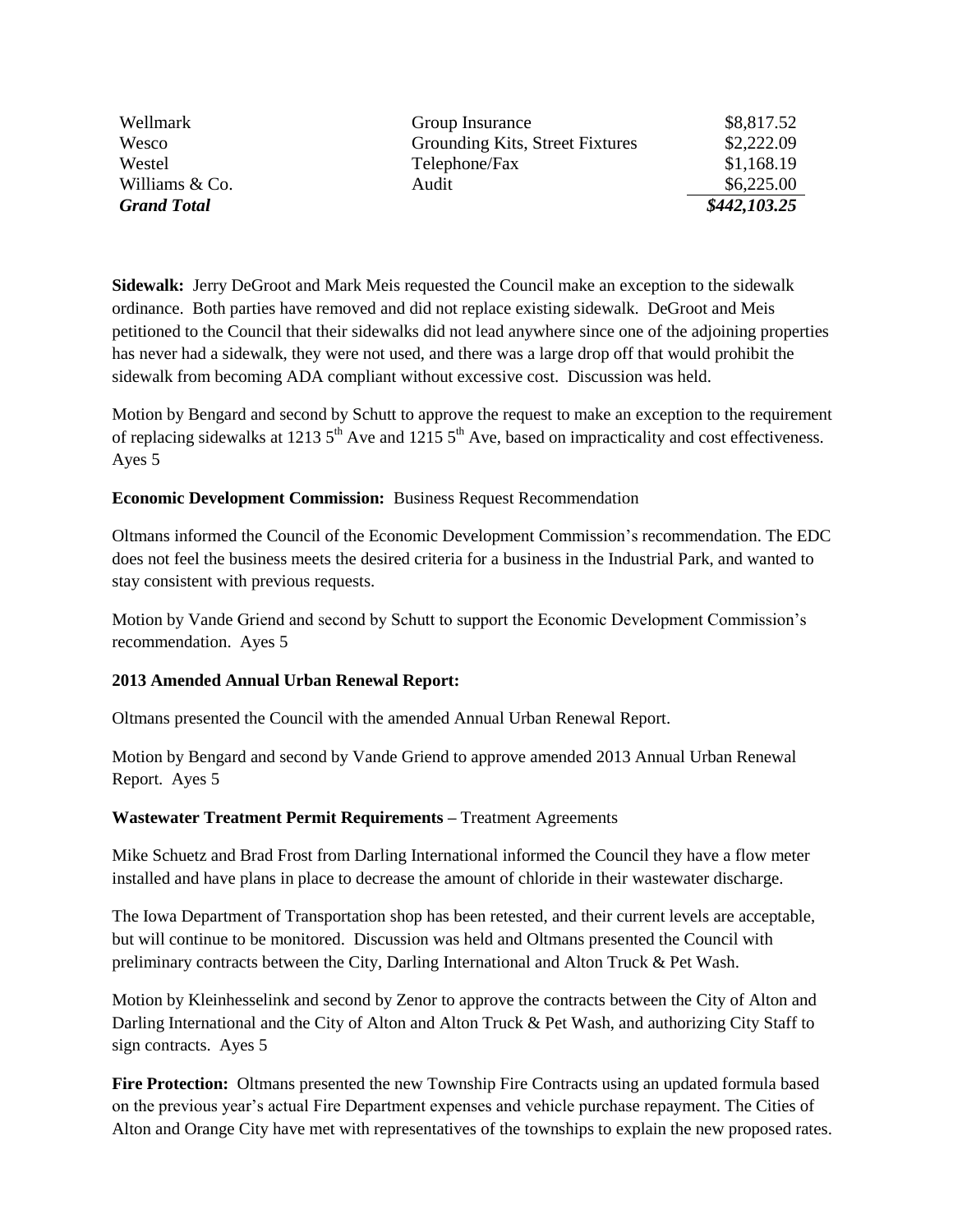Motion by Schutt second by Kleinhesselink to approve contracts with surrounding townships for fire protection. Ayes 5

**Liquor License:** Casey's General Store submitted a request for renewal of their liquor license with Sunday sales.

Motion by Bengard and second by Zenor to approve the liquor license with Sunday sales for Casey's General Store. Ayes 5

A-Town Liquor submitted a request for refund of their liquor license.

Motion by Zenor and second by Schutt to approve the refund of liquor license with for A-Town Liquor. Ayes 5

**Law Enforcement:** Police Contract with Orange City

Oltmans informed the Council of the new Police Contract amount for the City's perpetual contract with Orange City Police Department.

# **Dunlop & Alton Roadside Park:** Financial Contribution

Oltmans has submitted a letter of support for Dunlop Wildlife Area Renovation Project, from the City of Alton, to Vision Iowa. The City of Orange City has requested financial support from Alton towards the project.

Motion by Bengard and second by Vande Griend to approve funding of the Dunlop Wildlife Area Renovation Project with a maximum contribution of \$10,000, contingent upon receipt of the grant from Vision Iowa. Ayes 5

## **Utilities:** Gas Purchasing Agent Contract

The City's Gas Purchasing Agent from Clayton Energy Corporation has prepared and presented a long term contract. Currently the City operates on a month to month basis with Clayton Energy Corporation. Oltmans explained the role of the Gas Purchasing Agent, and that they do long term purchasing of gas which is the reason for a long term contract.

Motion by Kleinhesselink and second by Schutt to approve contract with Clayton Energy Corporation. Ayes 5

## **Equipment:** Utility Pick-up

The Council reviewed bids from two dealerships on a new ¾ ton pick-up which was budgeted for the current year.

Motion by Bengard and second by Zenor to authorize the purchase of a new Ford pick-up from Mouw Motors, and trading in the 1994 Corsica. Ayes 5

## **Board Representatives:** Appointments